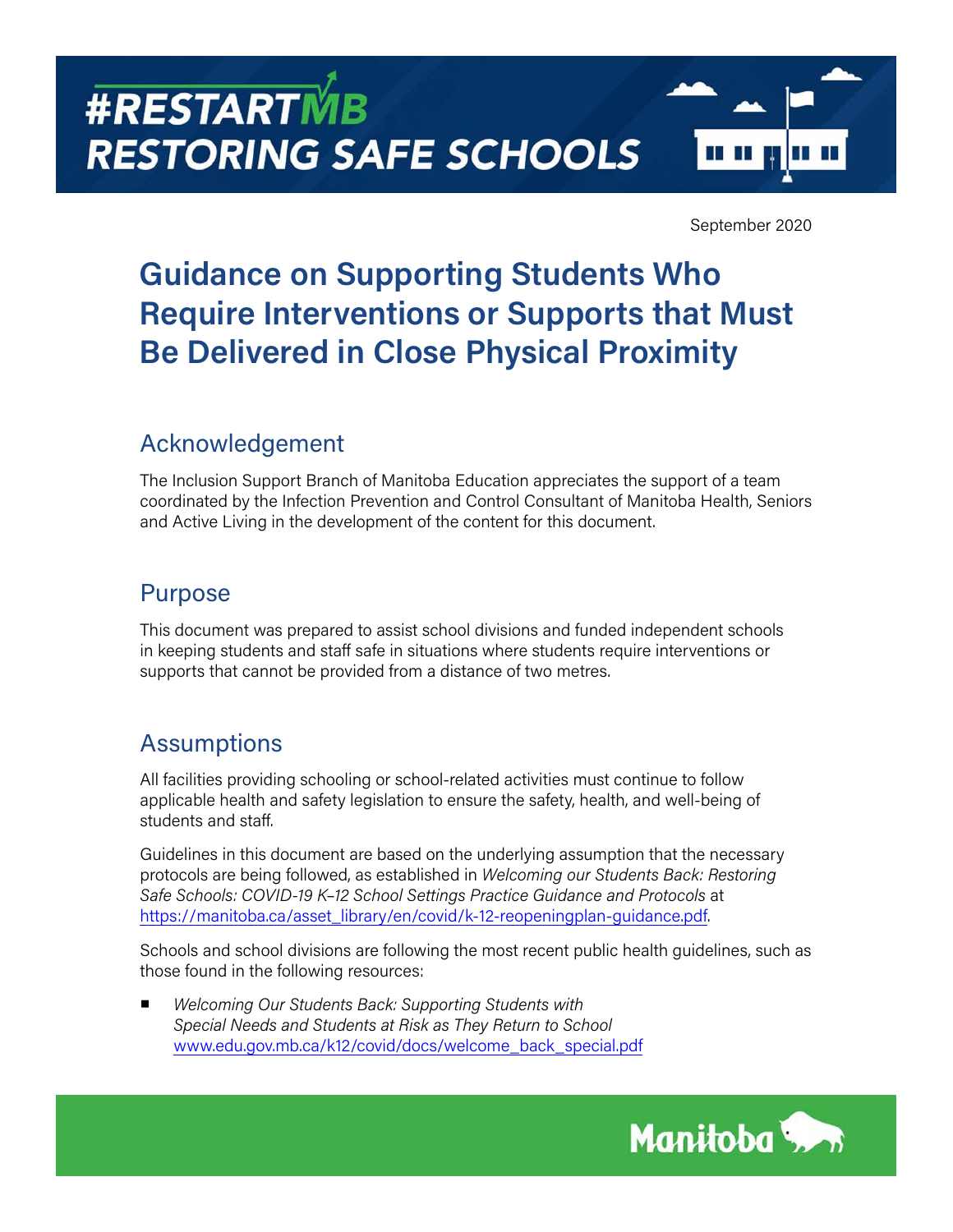- *Latest COVID-19 Education News* [www.edu.gov.mb.ca/k12/covid/latest.html](https://www.edu.gov.mb.ca/k12/covid/latest.html)
- *Re-opening Schools* [www.edu.gov.mb.ca/k12/covid/reopening/index.html](https://www.edu.gov.mb.ca/k12/covid/reopening/index.html)
- *Manitoba School Boards Association School Re-Entry Protocols: A Reference Guide for Schools*  [www.mbschoolboards.ca/documents/services/School%20Re-entry%20Protocols.pdf](http://www.mbschoolboards.ca/documents/services/School%20Re-entry%20Protocols.pdf)

Before implementation, it is recommended that this content be reviewed by the Workplace Safety and Health Committee of the school division or school.

## Special Considerations

When working with students who need extra supports, additional considerations are beneficial to both students and staff members.

- In order to avoid stigma or unintended consequences, it is important that routine practices are followed universally.
- Consider how the environment can be engineered to support students who have difficulty following recommended protocols (e.g., students who are impulsive, students who are working to improve self-management, students for whom self-management is not yet possible).
	- Suggestions: Use tape on the floor, hoops, mats, or other items that can mark off personal space; organize activities with a visual cue about how many students should be in that area (e.g., two chairs next to an activity).
- Review student-specific plans to determine whether interventions that require close physical proximity for longer periods of time are necessary (e.g., physically directing a student).
- Student-specific plans may be required to address particular situations (e.g., students with 'tics' such as touching their face; students with mental health needs and who are upset or do not understand the need to physically distance; students who communicate in ASL and who may need to touch their face to express themselves).
- School clinicians will review additional protocols identified by their regulatory body.
- Consider changes in the school environment or remote learning needs when reviewing and updating student-specific plans (SSPs).
- Create congregated classrooms as a temporary COVID-19 response measure for students with special learning needs in order to offer regular, everyday timetabling.
- Consider additional planning for students with special learning needs, including those living with complex medical needs, to support a smoother transition to school.
- Division-level remote learning will be in place for students who are medically advised not to return to in-class learning due to COVID-related risk factors. These situations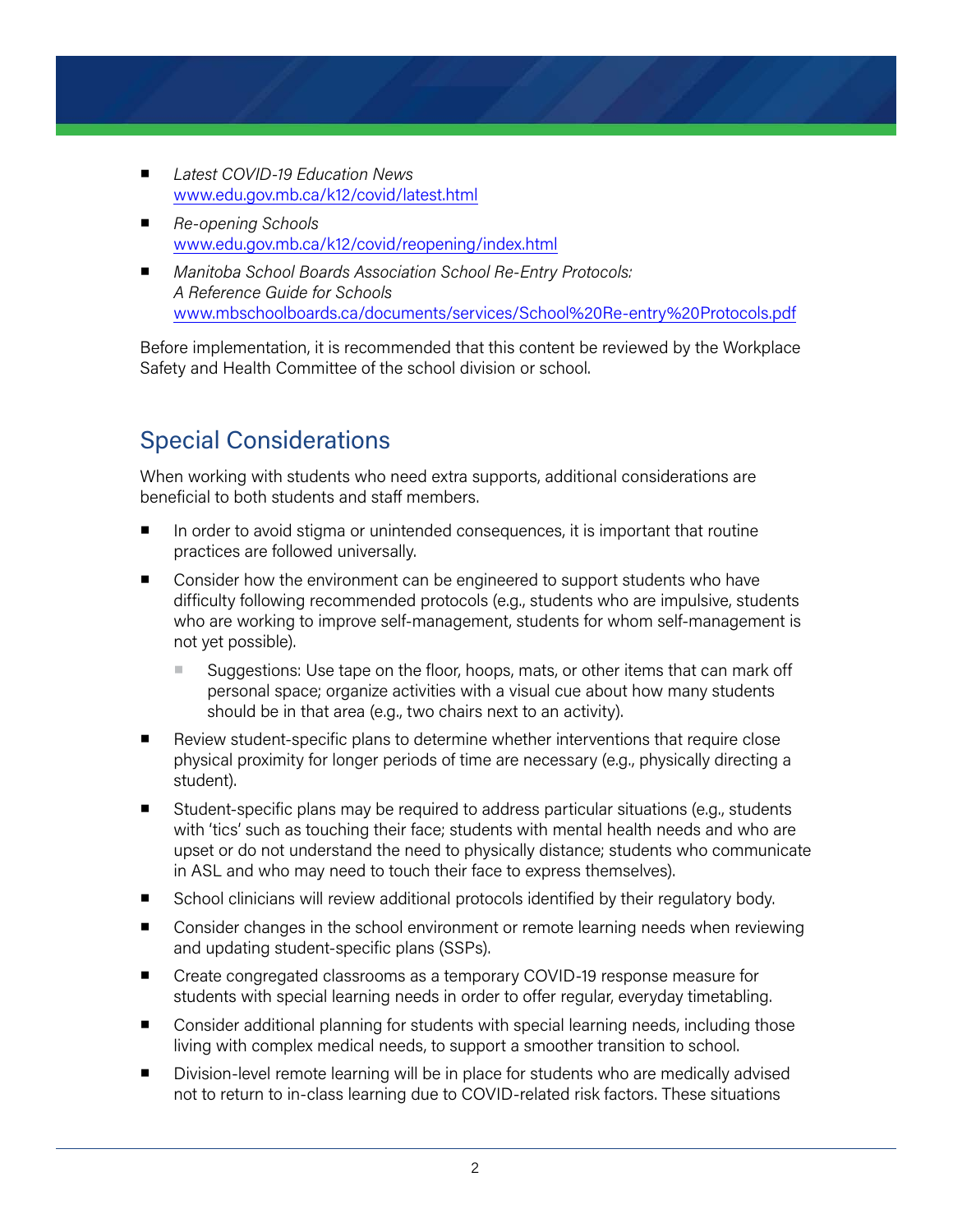should be rare and limited to children with compromised immune systems or other medical conditions that increase their risk.

Consider alternate attendance options for students, depending on their needs.

Manitoba Education continues to work with the Manitoba Department of Families and education stakeholders to further develop guidance and support for students with special needs and students at risk. For more information, please visit [www.edu.gov.mb.ca/k12/covid/support/rsssn.html.](https://www.edu.gov.mb.ca/k12/covid/support/rsssn.html)

## Following Routine Practices

A layered approach including multiple routine practices will reduce the spread of COVID-19. Routine practices consist of many public health measures, such as the following:

- Stay home when sick.
- Screen for symptoms.
- Minimize visitor access.
- Physical distance as much as possible.
- Limit exposure to others by using cohorts.
- Increase ventilation.
- Wear a non-medical mask.
- Increase frequency of cleaning, disinfecting, and sanitizing.
- Avoid touching your eyes, nose, and mouth with unclean hands.
- Ensure students and staff obey the following hand hygiene guidelines. At the following times, engage in frequent hand hygiene with soap and water for at least 15 to 20 seconds, or use alcohol-based sanitizer:
	- at the start of the day and before going home
	- before and after completing any support/procedure that does not allow physical distancing (both students and staff)
	- before and after putting on and removing personal protective equipment (PPE) such as gloves, masks, and eye shields, as outlined later in this document
	- after going to the washroom, wiping nose or handling dirty tissues, coughing, sneezing, or blowing nose
	- after getting hands dirty or if they have become contaminated
	- after completing cleaning tasks (staff)
	- before and after food preparation or contact with food
	- before and after snacks or meals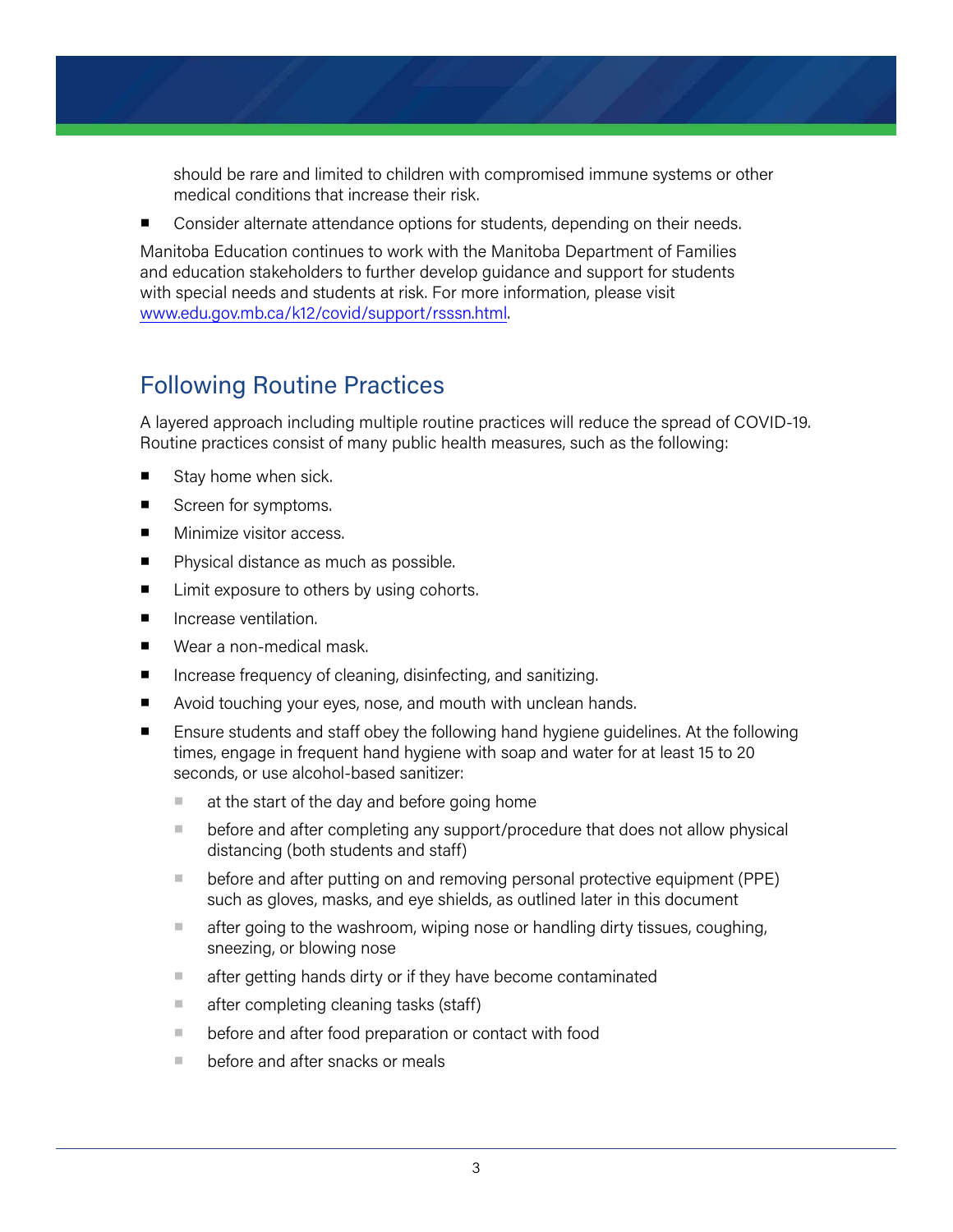**Note:** The hand hygiene procedure takes longer than 15 to 20 seconds, as you need to turn the water on, get your hands wet, perform the lathering and mechanical actions, and then rinse them off and dry. The time spent just lathering and performing the mechanical actions is what requires 15 to 20 seconds.

## Provide Accessible Information and Direct Instruction

- Encourage hand hygiene and make alcohol-based hand sanitizer available at all building access points.
- Post signs in common areas, such as entrances, classrooms, restrooms, life skills area, physiotherapy area, and vocational area.
- Provide clear, direct instructions about how to perform hand hygiene and cough etiquette.
	- Use plain language, as spoken in the community.
	- Keep messages short, explaining simple steps they can take.
	- Use large fonts and graphics.
	- Make sure instructions are accessible (e.g., Braille, pictorial).
	- Use social stories.

Review the posters and videos that have been created by the Manitoba government to define/explain hand hygiene, mask use, and cough etiquette, which can be found under "Health and Safety Resources" at [www.edu.gov.mb.ca/k12/covid/reopening/i](https://www.edu.gov.mb.ca/k12/covid/reopening/index.html)ndex.html.

### Non-medical Masks

Manitoba Education will continue to work with Public Health to monitor the situation and adjust direction accordingly. For the most up-to-date information regarding mask use, please see *Guidance for Mask Use in Schools*, which can be found at [www.edu.gov.mb.ca/k12/covid/docs/mask\\_guidance.pdf.](https://www.edu.gov.mb.ca/k12/covid/docs/mask_guidance.pdf)

For more information, see *Welcoming Our Students Back: Restoring Safe Schools: COVID-19 K–12 School Settings Practice Guidance and Protocols, August 24, 2020,* at [https://manitoba.ca/asset\\_library/en/covid/k-12-reopeningplan-guidance.pdf](https://manitoba.ca/asset_library/en/covid/k-12-reopeningplan-guidance.pdf).

## Considerations Regarding Staff Assignments

It is important to identify which staff members can safely work with students who are considered low, medium, or high risk, based on the staff members' individual circumstances. Staff would then be assigned accordingly and/or necessary accommodations would need to be put into place.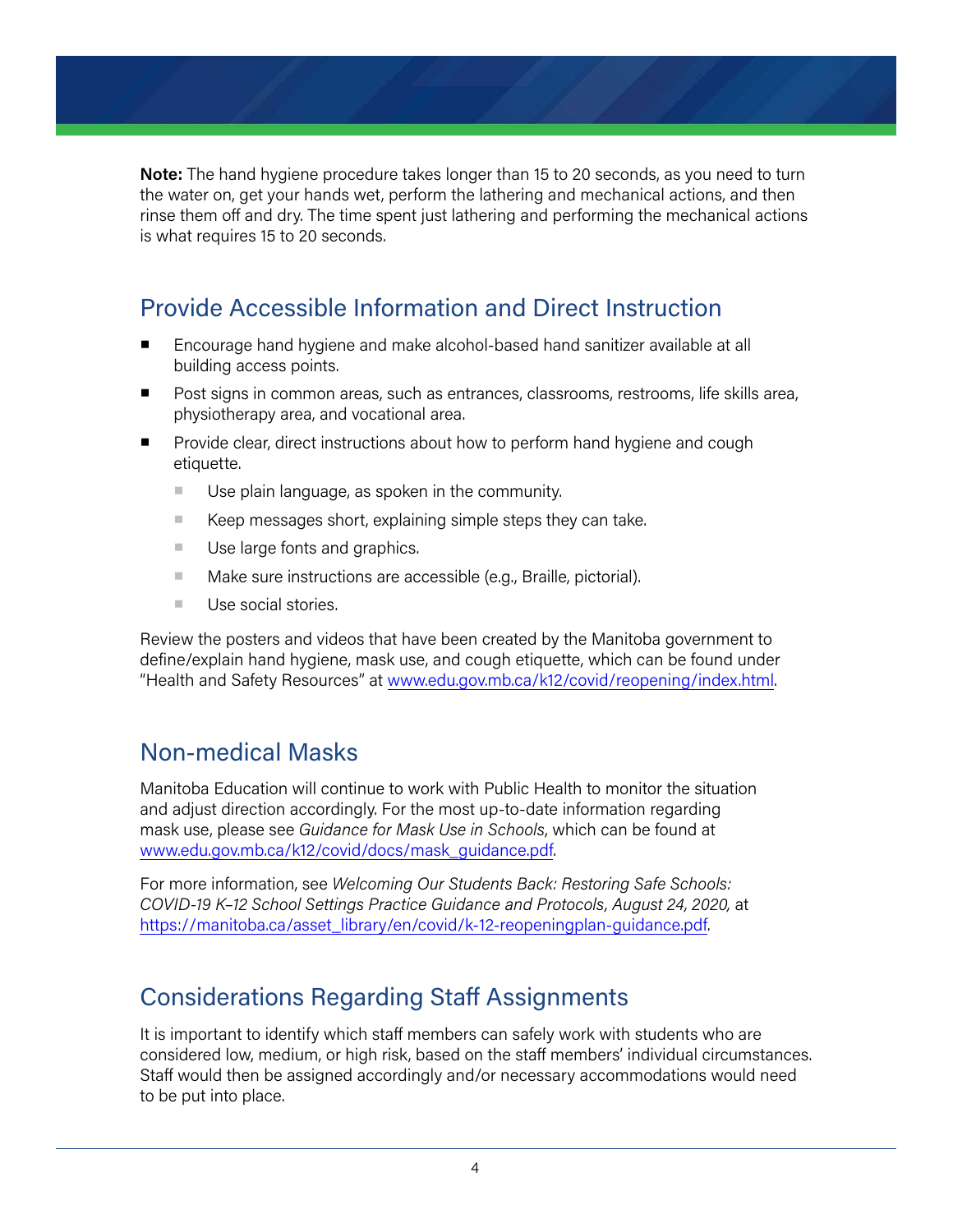Vulnerable populations are described by Public Health as outlined below. These vulnerabilities need to be considered as they relate to both students and staff.

- Anyone who is
	- at risk due to underlying medical conditions (e.g., heart disease, hypertension, diabetes, chronic respiratory diseases, cancer)
	- at risk due to a compromised immune system from a medical condition or treatment (e.g., chemotherapy)
	- an older adult
- Anyone who has
	- difficulty reading, speaking, understanding, or communicating
	- difficulty doing preventive activities like frequent hand washing and covering coughs and sneezes
	- ongoing specialized medical care or who requires specific medical supplies
	- ongoing supervision needs or support for maintaining independence
	- difficulty accessing medical care or health advice
	- difficulty accessing transportation
	- economic barriers
	- unstable employment or inflexible working conditions
	- social or geographic isolation, like in remote and isolated communities
	- insecure, inadequate, or non-existent housing conditions

## Students Who Require Supports that Must Be Delivered in Close Physical Proximity

Students may require specific interventions or supports that must be delivered in close physical proximity. Examples of these interventions or supports include

- catheterization
- gastrostomy and ostomy feeding/care
- blood-glucose monitoring
- pre-set oxygen
- suctioning
- diapering
- assistance in using the washroom
- assistance with feeding
- assistance with mobility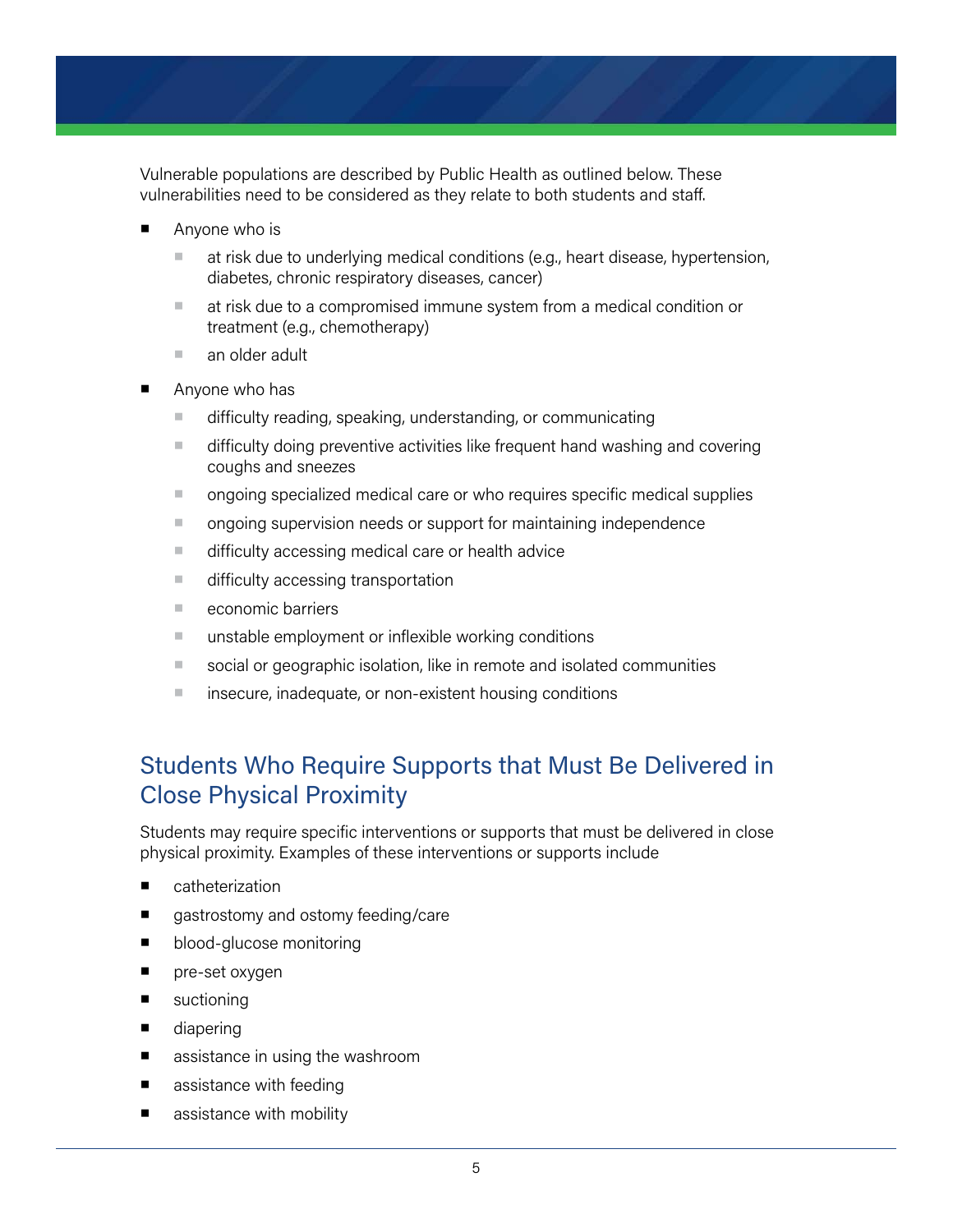- assistance with communication device or other teaching tools
- administration of emergency medication by school staff (e.g., epinephrine auto-injector or "epi-pen", asthma medication, rescue medication for seizures)

## Level of Risk

Precautions related to these types of supports will vary, depending on the level of risk.

#### Low Risk

- A student is considered **low risk** if they
	- have screened negative
	- can communicate sufficiently to follow basic directions
	- are able to perform preventative activities like frequent hand hygiene and cough etiquette
	- are generally cooperative during all types of procedures

When the risk is low, following **routine practices** and **providing accessible information and direct instruction** are considered sufficient. See the information outlined previously in this document.

■ Disposable gloves need only be worn to perform close personal care that results in potential for contact with bodily fluids. Perform hand hygiene before AND after removing gloves.

#### Medium Risk

A student is considered **medium risk** if they

- screened negative
- have difficulty communicating sufficiently to follow basic directions
- have difficulty performing preventative activities like frequent hand hygiene and cough etiquette
- are generally cooperative during all types of procedures
- demonstrate symptoms such as runny nose, coughing, sneezing, gagging, and drooling, but do so normally

Medium-risk situations call for **routine practices** (as outlined previously in this document) **to be followed at all times. Providing accessible information and direct instruction** is also useful. In addition, the following precautions are recommended: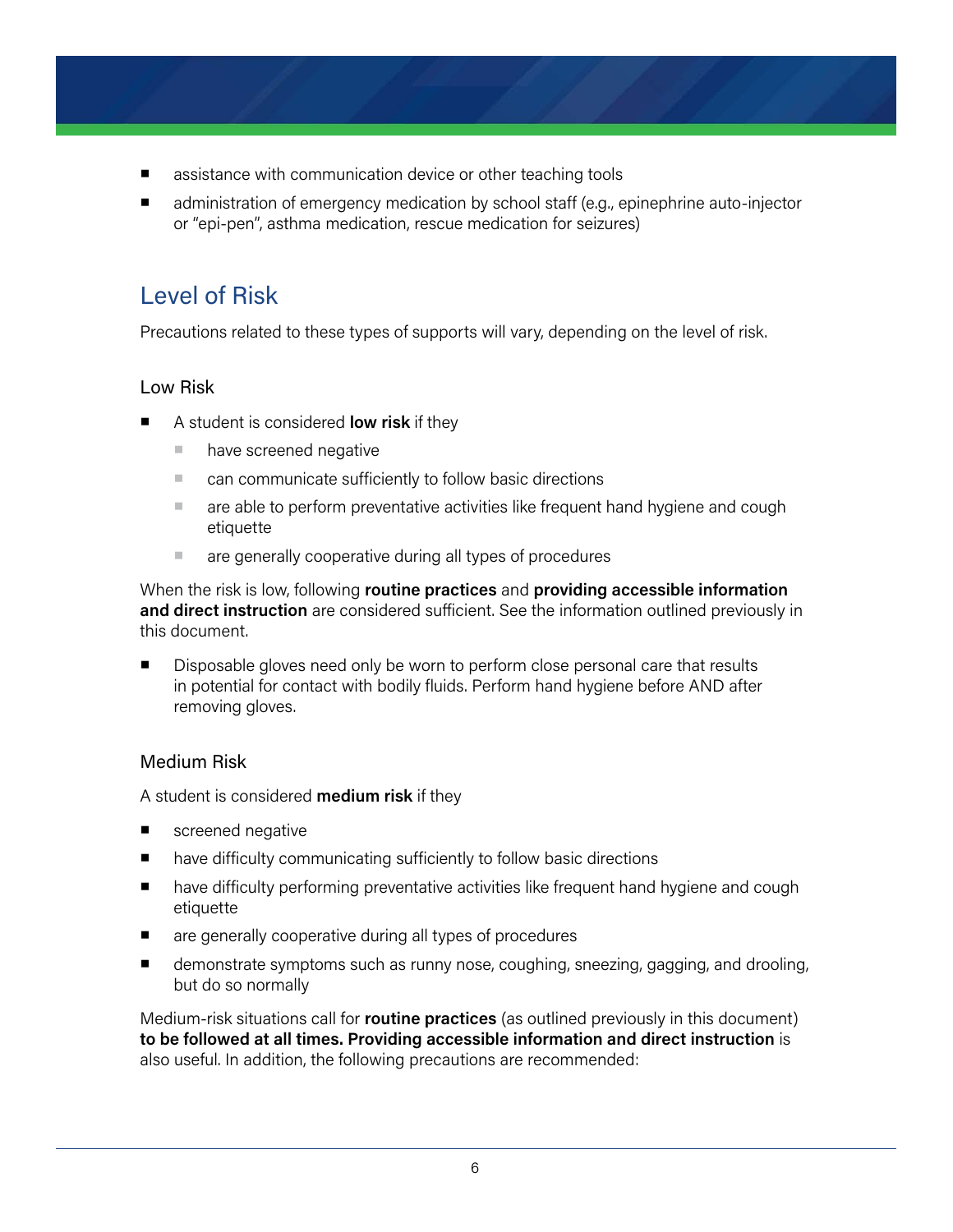- Disposable gloves need only be worn to perform close personal care that results in potential for contact with bodily fluids. Perform hand hygiene before AND after removing gloves.
	- For disposal protocols, please see *Manitoba School Boards Association School Re-Entry Protocols: A Reference Guide for Schools* at [www.mbschoolboards.ca/](http://www.mbschoolboards.ca/documents/services/School%20Re-entry%20Protocols.pdf) [documents/services/School%20Re-entry%20Protocols.pdf](http://www.mbschoolboards.ca/documents/services/School%20Re-entry%20Protocols.pdf).
- Procedural/surgical masks must be worn by staff members when they are unable to practise physical distancing of two metres.
	- Medical masks are worn to protect the individual who is wearing the mask from others who may be infected; therefore, they must meet specific standards.
	- Find product specifications for disposable surgical masks at <https://buyandsell.gc.ca/specifications-for-COVID-19-products#200>.
	- See *Guidance on the Removal, Storage and Extended Wear of Medical Face Masks* at [https://sharedhealthmb.ca/files/extended-use-of-face-masks.pdf.](https://sharedhealthmb.ca/files/extended-use-of-face-masks.pdf)
	- For disposal protocols, please see *Manitoba School Boards Association School Re-Entry Protocols: A Reference Guide for Schools* at [www.mbschoolboards.ca/](http://www.mbschoolboards.ca/documents/services/School%20Re-entry%20Protocols.pdf) [documents/services/School%20Re-entry%20Protocols.pdf](http://www.mbschoolboards.ca/documents/services/School%20Re-entry%20Protocols.pdf).
	- All efforts should be made to preserve the supply of medical masks for those who most need them.
- Eye shields are worn by staff members.
	- Find product specifications for face shields and goggles at https://buyandsell.gc.ca/sites/buyandsell.gc.ca/files/specifications\_for\_eye [protection\\_2020\\_04\\_10\\_0.pdf.](https://buyandsell.gc.ca/sites/buyandsell.gc.ca/files/specifications_for_eye_protection_2020_04_10_0.pdf)
	- Retain eye protection for full shift.
	- When eye shields are removed, clean, disinfect, and store them as per protocol.
	- See *Guidance on Disinfecting Re-usable Eye Protection* at [https://sharedhealthmb.](https://sharedhealthmb.ca/files/standard-operating-procedure-disinfecting-eye.pdf) [ca/files/standard-operating-procedure-disinfecting-eye.pdf.](https://sharedhealthmb.ca/files/standard-operating-procedure-disinfecting-eye.pdf)
	- For disposal protocols, please see *Manitoba School Boards Association School Re-Entry Protocols: A Reference Guide for Schools* at [www.mbschoolboards.ca/](http://www.mbschoolboards.ca/documents/services/School%20Re-entry%20Protocols.pdf) [documents/services/School%20Re-entry%20Protocols.pdf](http://www.mbschoolboards.ca/documents/services/School%20Re-entry%20Protocols.pdf).
- Utilize the following teaching experiences that help students learn about hand hygiene and not touching their eyes, nose, and mouth with unclean hands.
	- Break down into smaller steps to increase understanding.
	- Use timers to help ensure adequate time. See how many 15 to 20 second songs students can identify. Be creative. Engage the students in coming up with games and other ways to encourage everyone to wash their hands for 15 to 20 seconds. Older students may watch videos of procedures or science experiments to learn techniques.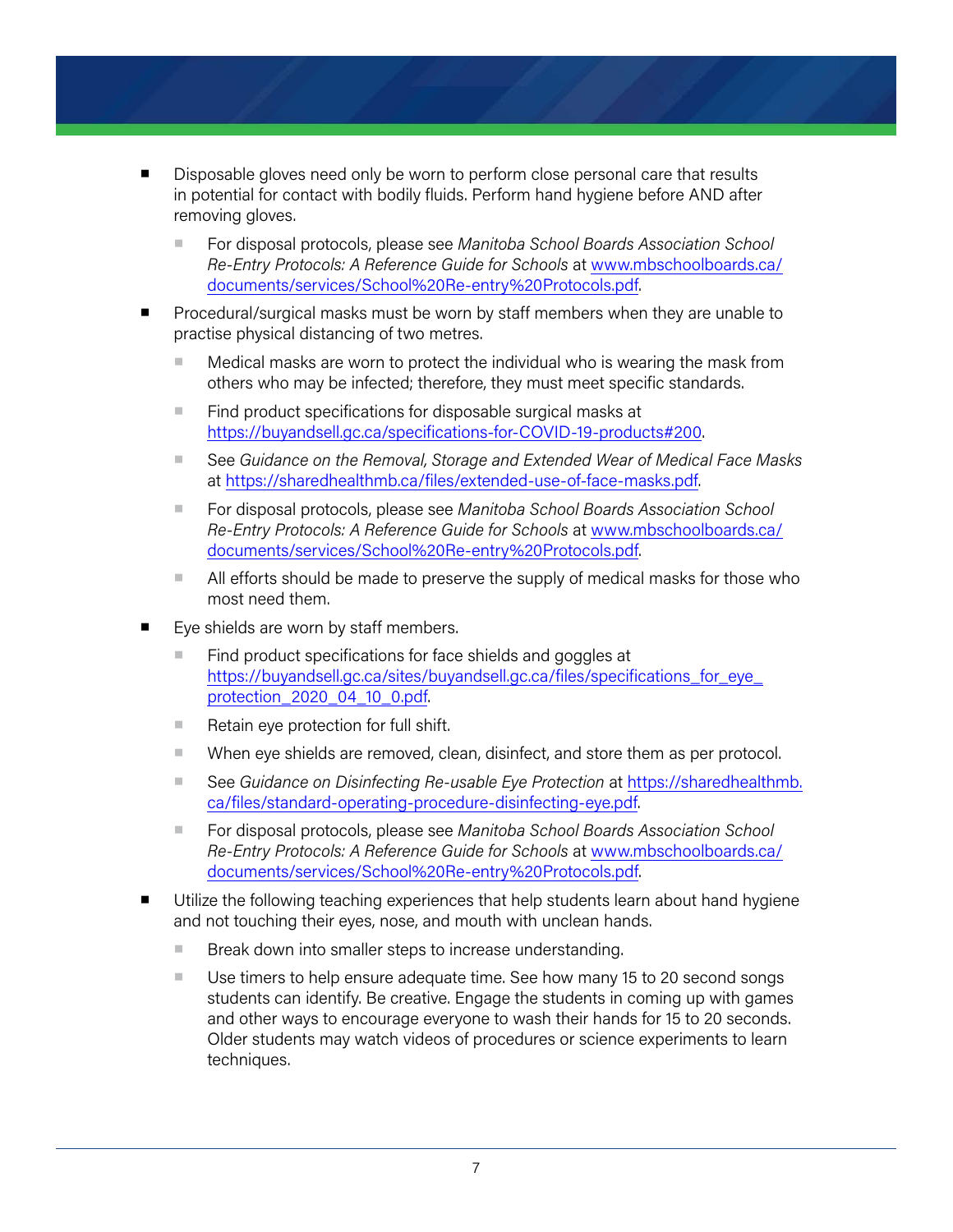■ Note: The hand hygiene procedure takes longer than 15 to 20 seconds, as you need to turn the water on, get your hands wet, perform the lathering and mechanical actions, and then rinse them off and dry. The time spent just lathering and performing the mechanical actions is what requires 15 to 20 seconds.

#### High Risk

- A student is considered **high risk** if they
	- screened negative
	- have difficulty communicating sufficiently to follow basic directions
	- have difficulty performing preventative activities like frequent hand hygiene and cough etiquette
	- are uncooperative during most/all types of procedures
	- have vulnerabilities that include **expected** behaviours that increase the chance of spreading infection (e.g., spitting, biting)

High-risk situations call for **routine practices**, as outlined previously in this document, **to be followed at all times. Providing accessible information and direct instruction** is also useful. In addition, the following precautions are recommended:

- Disposable gloves need only be worn to perform close personal care that results in potential for contact with bodily fluids. Perform hand hygiene before AND after removing gloves.
	- For disposal protocols, please see *Manitoba School Boards Association School Re-Entry Protocols: A Reference Guide for Schools* at [www.mbschoolboards.ca/](http://www.mbschoolboards.ca/documents/services/School%20Re-entry%20Protocols.pdf) [documents/services/School%20Re-entry%20Protocols.pdf](http://www.mbschoolboards.ca/documents/services/School%20Re-entry%20Protocols.pdf).
- Procedural/surgical masks are worn by staff members when they are unable to practice physical distancing of two metres.
	- Non-medical masks or face coverings have not been tested to meet any standards. The fabrics are not the same as used in surgical masks and the edges are not designed to form a seal around the nose and mouth. Non-medical masks are only worn to protect individuals from the individual who is wearing the mask and may be infective.
	- Medical masks are worn to protect the individual who is wearing the mask from others who may be infected; therefore, they must meet specific standards.
	- Find product specifications for disposable surgical masks at <https://buyandsell.gc.ca/specifications-for-COVID-19-products#200>.
	- See Guidance on the Removal, Storage and Extended Wear of Medical Face Masks at [https://sharedhealthmb.ca/files/extended-use-of-face-masks.pdf.](https://sharedhealthmb.ca/files/extended-use-of-face-masks.pdf)
	- For disposal protocols, please see *Manitoba School Boards Association School Re-Entry Protocols: A Reference Guide for Schools* at [www.mbschoolboards.ca/](http://www.mbschoolboards.ca/documents/services/School%20Re-entry%20Protocols.pdf) [documents/services/School%20Re-entry%20Protocols.pdf](http://www.mbschoolboards.ca/documents/services/School%20Re-entry%20Protocols.pdf).